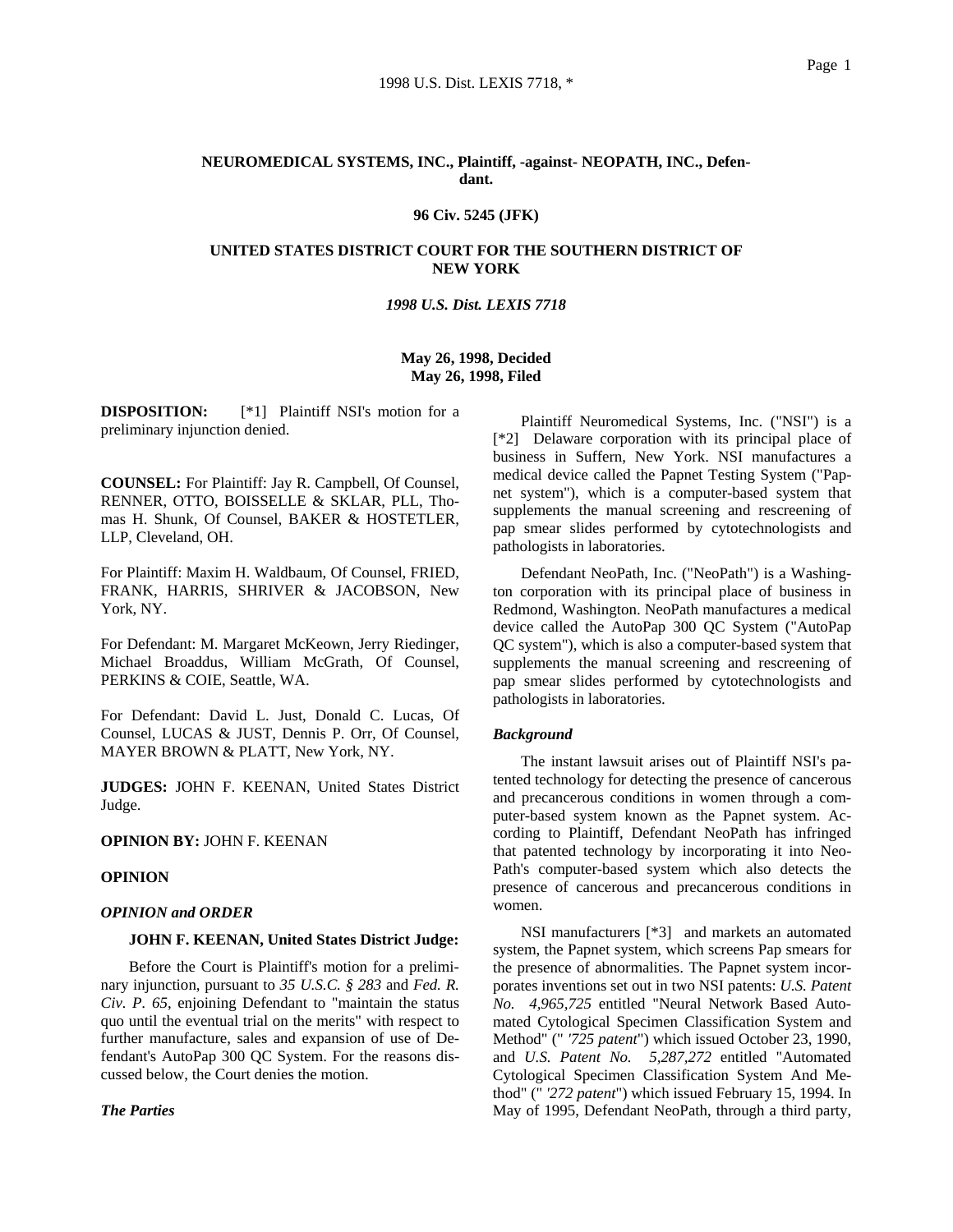challenged the validity of NSI's two patents by filing a request with the U.S. Patent and Trademark Office ("PTO") to reexamine those patents. The PTO conducted reexaminations of both patents, and in May and August of 1996, the PTO confirmed the validity of every claim of the *'725* and *'272 patents* over NeoPath's arguments to the contrary. *See* Campbell Decl., Exs. 21-22.

On July 15, 1996, NSI filed this lawsuit alleging, among other things, that Defendant NeoPath directly infringed NSI's two patents by incorporating NSI's patented technology into its AutoPap QC system, which is also an automated system for screening Pap smear [\*4] specimens. NSI asserts that NeoPath not only uses NSI's patented technology in the AutoPap QC system, but that NeoPath sought to hide this infringement by writing the AutoPap software code in such a way as to mask the infringement and by giving NSI's patented technology a different name in the AutoPap QC system--"fuzzy decision tree."

After an extensive discovery period, Plaintiff NSI made the instant motion for a preliminary injunction in an effort to maintain the status quo with respect to the manufacture, sale and use of Defendant's AutoPap QC system pending a trial on the merits of this lawsuit. Specifically, the proposed injunction would preclude further sales and manufacture of NeoPath's AutoPap QC systems and services in the United States, or any similar device by NeoPath that incorporates the same slide screening technology, but the proposed injunction would allow the continued use of the AutoPap QC systems now in the field at the current slide processing rate, as well as allow for NeoPath to service these systems and continue to collect revenue on their use. No expansion of the Auto-Pap QC system's current use would be allowed, and any excess slide screening work above the [\*5] AutoPap QC systems' current slide processing rate would be handled by NSI's Papnet system pending a trial on the merits. NSI's vice-president of processing operations, Zeev Hadass, submitted an affidavit in which he stated that NSI has the capacity to handle this potential excess slide screening. *See* Hadass Decl. PP 3-5. For purposes of this preliminary injunction motion, NSI relies on two claims in the '725 and the *'272 patents* and argues that NeoPath's AutoPap QC system directly infringes those two claims: claim 19 of the *'725 patent* and claim 24 of the *'272 patent*. The parties briefed the motion and provided extensive documentation to support their respective positions on the patent infringement allegations. Shortly thereafter, for two days this Court conducted an evidentiary hearing on the preliminary injunction motion. By order of this Court, only cross-examination of witnesses was permitted at the hearing, and direct testimony was presented in the form of declarations prior to the hearing. Following the hearing, both sides submitted proposed findings of fact and conclusions of law.

#### *Facts*

#### **A. Pap Smear Screening**

Cervical cancer is a serious ailment worldwide [\*6] and the second most common form of cancer afflicting women, with more than 15,000 new cases each year in the United States, and approximately 4,800 deaths annually. The disease is preceded by a precancerous, curable stage that progresses without symptoms over several years until it reaches an invasive stage that often leads to death. Thus, most deaths due to cervical cancer could be prevented with early detection and treatment.

The most common screening procedure for the early detection of cervical cancer and related precancerous conditions is the Pap test, developed in the 1940s by Dr. George N. Papanicolaou. A Pap smear is obtained by scraping the surface of a woman's cervix to collect a sample of cells that are then smeared onto a microscope slide and fixed with a preservative. The slide is then sent to a laboratory and viewed manually through a laboratory microscope by a cytotechnologist to determine if the sample includes cells, such as premalignant or malignant cells, bearing evidence of abnormality.

The work of cytotechnologists can be tedious, tiring and difficult. A single pap smear slide may contain a few hundred thousand cells that may be arranged in an overlapping manner, [\*7] and only a dozen of those cells may have indications of cancerous or precancerous conditions. Indeed, a sizable percentage of slides that are initially classified by cytotechnologists as normal actually contain cells with indications of cancerous or precancerous conditions. Such slides, mistakenly diagnosed as normal, are known as "false negatives." The 1996 Cervical Cancer Consensus Conference reported that as many as 20% of all Pap smear reports are false negatives, and some laboratories have had false negative rates as high as 50%. *See* Nelson July 25, 1997 Decl. ("Nelson I Decl.") P 7; Campbell Decl., Ex. 4. Thus, while the manual Pap smear test has increased the detection of cervical cancer, this test has also been plagued by a high false negative rate in the manual screening process. For several decades, efforts were under way to utilize computers in screening Pap smears in order to improve significantly the detection of abnormal Pap smears so that abnormalities could be diagnosed early and women could be treated before an abnormality progressed into a life threatening condition. Until the very recent development of the two devices manufactured by the Plaintiff and the Defendant [\*8] in this case, those efforts were not successful. Currently, the Papnet system and the AutoPap QC system are the two competing products in the market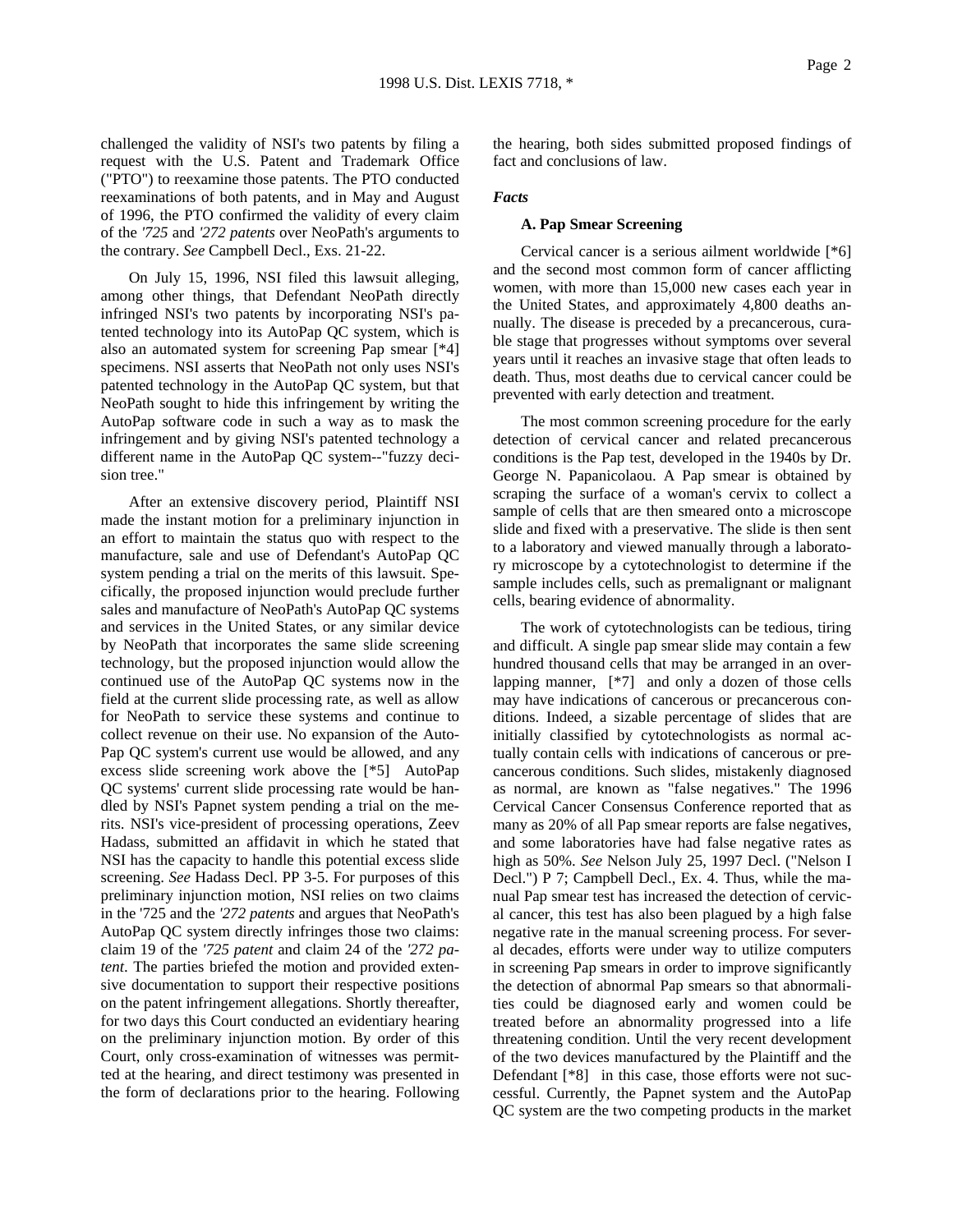for computerized/automated screening of Pap smear slides. As NSI puts it, "NSI and NeoPath are the only two true competitors in a newly developing field, both companies have only one product, and the companies are fighting for the same pool of customers." NSI's Mem. in Supp. at 23-24; *see also* tr. at 167 ("There are really only two rescreeners approved by the FDA, NeoPath's Auto-Pap QC system and NSI's Papnet system.").

Automated Pap smear screening systems are generally divided into three different applications: (1) supplemental or adjunctive; (2) quality control; and (3) primary screener. Supplemental or adjunctive use of an automated screening system means that the automated screening is not the initial or primary screening, and that the automated screening serves as a back-up or additional test. The Pap smear is first manually screened by a cytotechnologist and then screened again, typically at the request of a doctor or a patient, by an automated device. In this mode, the automated screener does not in any way replace primary [\*9] manual screening. Quality control use of an automated screening system is done to meet the 10% quality control rescreening requirement mandated by federal law. Specifically, the Clinical Laboratory Improvement Amendment of 1988 ("CLIA") requires all laboratories that conduct Pap smear screening to perform quality control rescreening of at least 10% of all slides classified as normal during the initial manual screening process. Because this law does not mandate how to select which 10% of those slides classified as normal should be rescreened by the laboratory, most laboratories randomly select the 10% of their negative slides for rescreening. Primary screener use means that the automated system is used as a first line or primary screener and replaces conventional human manual rescreening. *See* Nelson Sept. 18, 1997 Decl. ("Nelson II Decl.") P 2.

## **B. NSI's Papnet System and the Patents at Issue on this Motion**

NSI was founded in 1988 to develop and market the Papnet system, a computerized system for screening Pap smear specimens for the presence of abnormalities, such as cancer. In November of 1995, the U.S. Food and Drug Administration ("FDA") approved the Papnet system [\*10] for use in the rescreening of Pap smears. The Papnet system is used primarily as a supplemental or adjunctive screener that rescreens slides upon the request of the patient or her doctor. While the Papnet system is also approved by the FDA for use as a quality control screener, "virtually none dollar-wise of the NSI business on a relative basis is in the quality control arena." Tr. at 175.

The Papnet system is not installed at laboratories. Rather, upon the request of the patient or doctor for rescreening by the Papnet system, the Pap smear slide is

sent from the doctor's office to the laboratory, and then the laboratory forwards the slide to a central screening location in New York where the Papnet system is located and screens the slides. During the automated screening process, the Papnet system identifies the 128 images on an individual slide which are most likely to contain abnormalities. The slide, and the 128 images identified by the Papnet system, are then sent back to the laboratory for evaluation by a cytotechnologist to determine if any of those 128 images contain abnormalities. *See* Tench Sept. 18, 1997 Decl. ("Tench II Decl.") PP 9, 29. Following the cytotechnologist's [\*11] review of the 128 images, and perhaps a manual rescreening of the slide if any of those 128 images indicate an abnormality, the slide and results are sent back to the doctor's office. The cost of having a single slide analyzed by the Papnet system runs "somewhere between 35 and 45 dollars." Tr. at 175.

The Papnet system incorporates the inventions set out in NSI's *'725* and *'272 patents*. Claim 19 of the *'725 patent* and claim 24 of the *'272 patent* are the only portions of those patents relevant to the instant motion.

## **1. Claim 19 of the** *'725 Patent* **and Claim 24 of the**  *'272 Patent*

NSI's *'725 patent* relates to a method of screening cytological specimens, such as Pap smears, using a primary classifier to determine locations of interest followed by a secondary classification of those locations using a neural network. Claim 19 of the *'725 patent* describes the following invention:

> A method of classifying cytological specimens, comprising using a primary classifier apparatus primarily classifying a specimen which is generally randomly arranged and can include other than in a single layer to determine locations of interest, and secondarily classifying such locations of interest using [\*12] a *neural network* computer apparatus.

Campbell Decl., Ex. 1 (emphasis added). The *'725 patent* provides the following description of the preferred embodiment of a "neural network":

> A neural network is a highly parallel distributed system with the topology of a directed graph. The nodes in neural networks are usually referred to as "processing elements" or "neurons" while the links are generally known as "interconnects." Each processing element accepts multiple inputs and generates a single output signal which branches into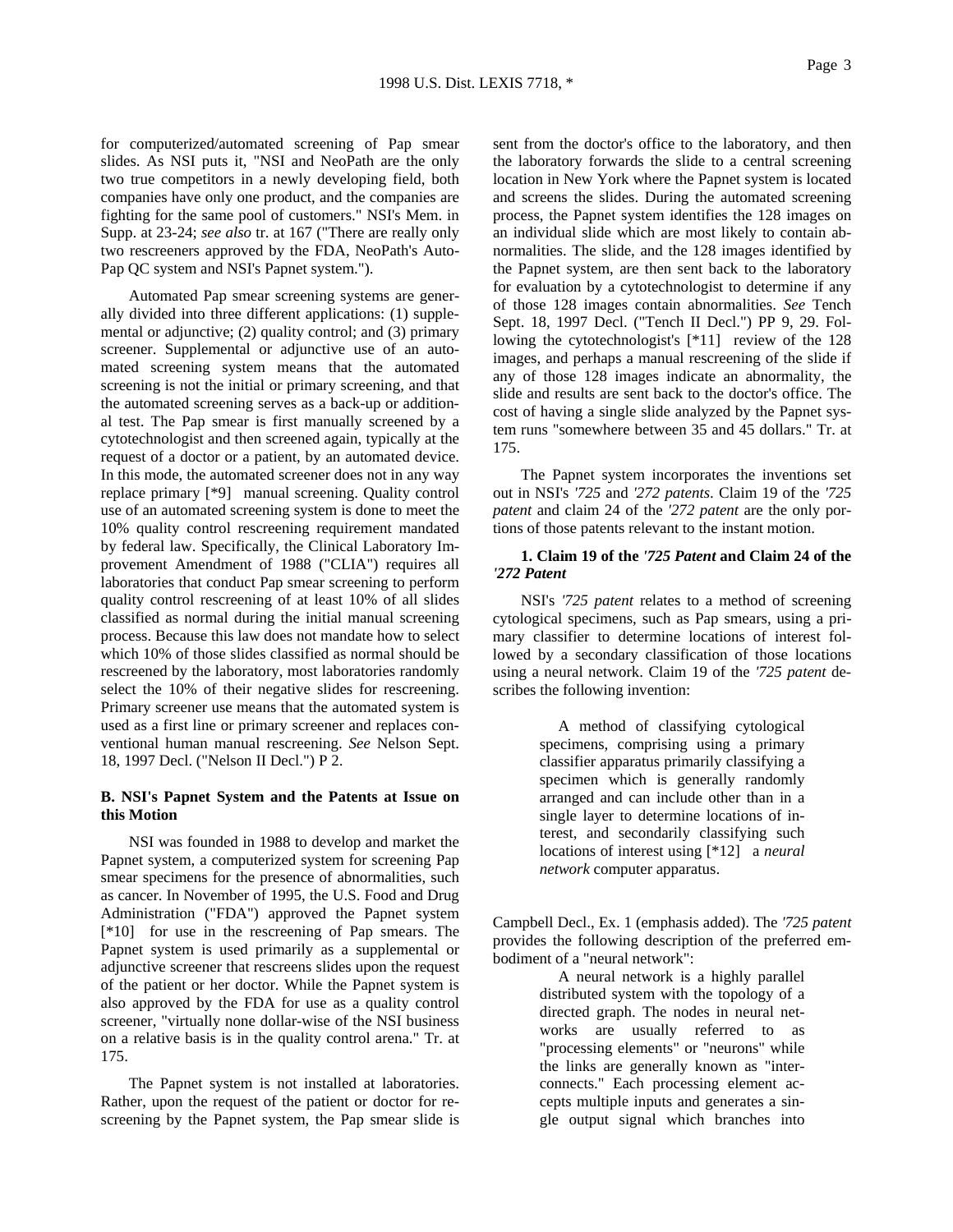multiple copies that are in turn distributed to the other processing elements as input signals. Information is stored in the strength of connections known as weights. In an asynchronous fashion, each processing element computes the sum of products of the weight of each input line multiplied by the signal level (usually 0 or 1) on that input line. If the sum of products exceeds a preset activation threshold, the output of the processing element is set to 1, if less, it is set to 0. Learning is achieved through adjustment of the values of the weights.

*Id.* at col. 4, lines 19-35.

The *'272 patent* is a continuation-in-part of the *'725 patent*. [\*13] Claim 24 of the *'272 patent* describes the following invention:

> A method of classifying objects in a cytological specimen, comprising the steps of:

> a) obtaining a view of a cytological specimen,

> > b) creating an image of such view,

c) producing a digital representation of such image,

d) primarily classifying objects in such digital representation of a cytological specimen based on a detectable feature, and

e) secondarily classifying cells having features atypical of cells expected in the specimen among the objects identified in the primary classification step using *adaptive processing*.

Campbell Decl., Ex. 2 (emphasis added).

According to NSI, NeoPath's AutoPap QC system utilizes "neural networks" and "adaptive processing," as defined in claim 19 of the *'725 patent* and claim 24 of the *'272 patent*, and therefore unlawfully infringes NSI's patents. Thus, the question of infringement for this preliminary injunction motion comes down to whether NeoPath implemented "neural networks" or "adaptive processing," as recited in NSI's two patents, in the Auto-Pap QC system's software code.

## **C. NeoPath's AutoPap QC System**

NeoPath was founded in 1989 to develop and market [\*14] a Pap smear automated screening system. The FDA approved the use of the AutoPap QC System in September of 1995 for use in rescreening Pap smears. The primary intended use of the AutoPap QC system is as an automated screening device for quality control. The AutoPap QC system looks at 100% of Pap smears initially screened and classified by cytotechnologists as normal and then selects the 10% of those slides most likely to contain abnormal cells, which thus meets the CLIA's 10% minimum rescreening requirement for quality control. Therefore, rather than a 10% randomly selected sample from all of those slides manually screened and initially determined to be negative, the AutoPap QC system provides laboratories with a 10% sample of those initially screened slides most likely to contain abnormal cells--an "enriched" sample that also meets the federally mandated 10% rescreening requirement. This enriched sample of slides is then rescreened by a cytotechnologist. Some laboratories set the AutoPap QC system "sort" rate at higher than 10%, such that instead of selecting a 10% enriched sample of the slides most likely to contain abnormalities, the system will select the 20% of all supposedly negative [\*15] slides that are most likely to contain abnormalities. *See* Tench II Decl. PP 16, 28.

In contrast to the Papnet system, laboratories purchase the AutoPap QC system and therefore the system is used directly in laboratories that perform Pap smear screening. This allows for the slides to be analyzed immediately by the AutoPap QC system after the initial manual screening, and, if a manual rescreen is indicated by the AutoPap QC system, it can be carried out either the same or the next day. The cost of having a single slide screened by the AutoPap QC system costs about five dollars.

NeoPath concedes that it considered the use of "neural networks" in developing the AutoPap QC system, but abandoned any use of "neural networks" once it became aware that NSI obtained a patent covering the use of a neural network to perform secondary cell classification. *See* Nelson July 25, 1997 Decl. ("Nelson I Decl.") PP 12-14. Upon learning of NSI's patents sometime in 1992, Alan Nelson, president of NeoPath, stated that he "gave express instructions to our algorithm development team that all investigation of neural network classification was to cease and that our classifiers were to be designed and [\*16] implemented in a method that did not use a neural network." *Id.* at P 14. Rather than using neural networks or adaptive processing, NeoPath argues that its AutoPap QC system's "Add-On classifiers" use "fuzzy decision trees," which employ algorithms in screening Pap smear slides. *See* Marks July 25, 1997 Decl. ("Marks I Decl.") PP 5, 12; Nelson I Decl. P 14; Campbell Decl., Ex. 3 § 1.3. According to NeoPath, the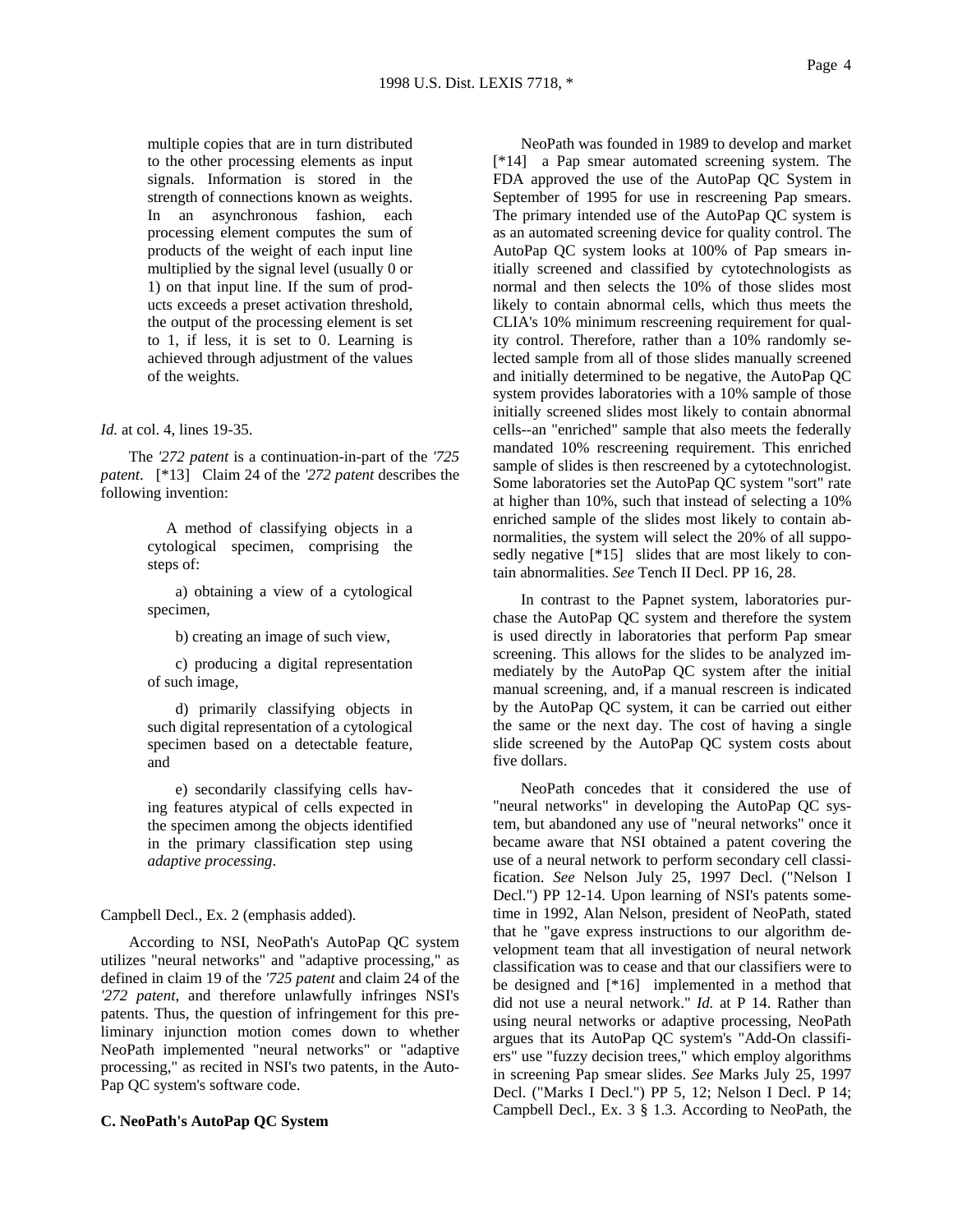basic difference between the AutoPap QC system's fuzzy decision tree and the Papnet system's neural network, is that a decision tree takes an input, makes a decision at each non-terminal node, and then produces an output or outputs at the terminal nodes. In the neural network, there is an input and an output but no decisions are made at any nodes between the inputs and the outputs. Rather, the neural network is a "black box" where reasoning for the neural network's decision cannot be traced through the neural network to explain its decision rationale. *See* Marks I Decl. PP 5-6.

On August 28, 1997, NeoPath requested approval from the FDA for use of the AutoPap System--Primary Screener as a primary screener and quality control screener of Pap smear slides. This new [\*17] device will review 100% of all of the slides, but 25% of the slides deemed to be within normal limits will have no human rescreening and the remaining 75% will be prioritized according to risk of disease and manually screened. The AutoPap System--Primary Screener contains the same technology utilized by the AutoPap QC system that is at issue in this litigation. *See* Nelson II Decl. PP 5, 7.

### *Discussion*

The law of the Federal Circuit governs the grant or denial of a motion for a preliminary injunction in a patent case, pursuant to *35 U.S.C. § 283*. *See Hybritech, Inc. v. Abbott Lab., 849 F.2d 1446, 1451 n.12 (Fed. Cir. 1988)*. To obtain a preliminary injunction in a patent infringement case, the patentee must establish a right to such relief in light of four factors: (1) reasonable likelihood of success on the merits; (2) irreparable harm if the injunction were not granted; (3) the balance of hardships tipping in its favor; and (4) the impact of the injunction on the public interest. *See Bio-Technology Gen. Corp. v. Genentech, Inc., 80 F.3d 1553, 1558 (Fed. Cir.)*, *cert. denied*, *519 U.S. 911, 136 L. Ed. 2d 197, 117 S. Ct. 274 (1996)*. Before denying a motion for a preliminary [\*18] injunction, "an analysis of each of the four factors is 'generally appropriate' for reasons of judicial economy and greatly aids appellate review." *Polymer Tech., Inc. v. Bridwell, 103 F.3d 970, 973-74 (Fed. Cir. 1996)*. While the decision whether to grant a preliminary injunction rests within the discretion of the district court, *see Bio-Technology Gen. Corp., 80 F.3d at 1558*, the Federal Circuit has cautioned that "a preliminary injunction is a drastic and extraordinary remedy that is not to be routinely granted." *Intel Corp. v. ULSI Sys. Tech., Inc., 995 F.2d 1566, 1568 (Fed. Cir. 1993)*, *cert. denied*, *510 U.S. 1092, 127 L. Ed. 2d 216, 114 S. Ct. 923 (1994)*.

#### **A. Likelihood of Success on the Merits**

In seeking a preliminary injunction pursuant to *35 U.S.C. § 283*, a patent holder has the burden of making a

"clear showing" of likelihood of success on the merits, both with respect to validity of its patent and with respect to infringement of its patent. *See Nutrition 21 v. United States, 930 F.2d 867, 869-70 (Fed. Cir. 1991)*; *see also Smith Int'l, Inc. v. Hughes Tool Co., 718 F.2d 1573, 1578, 1581 (Fed. Cir.)*, *cert. denied*, *464 U.S. 996, 78 L. Ed.* [\*19] *2d 687, 104 S. Ct. 493 (1983)*.

#### **1. Validity of the Patents**

"A patent shall be presumed valid. . . . The burden of establishing invalidity of a patent or any claim thereof shall rest on the party asserting such invalidity." *35 U.S.C. § 282*. Thus, the determination of whether NSI has demonstrated a likelihood of success on the merits with respect to the validity of its patents must be made in the context of the presumption of validity that the patents will enjoy at trial and NeoPath's burden of establishing invalidity by clear and convincing proof. *See Orthokinetics, Inc. v. Safety Travel Chairs, Inc., 806 F.2d 1565, 1570 (Fed. Cir. 1986)*; *Fromson v. Advance Offset Plate, Inc., 755 F.2d 1549, 1555 (1985)*.

While NeoPath argues that the *'725* and *'272 patents* are invalid, the Court places great weight upon the fact that the PTO upheld validity of these two patents, despite NeoPath's arguments to the contrary, during the respective reexaminations requested by NeoPath. Indeed, on the instant motion NeoPath makes many of the same arguments for invalidity that it made to the PTO during the reexaminations. While NeoPath asserts that it has identified additional information not [\*20] considered during the reexaminations of the patents that casts doubt on the validity of both patents, i.e., the testimony by Dr. Willard Rodman Taber and the "Wied reference," upon review of those arguments, NSI's counterarguments, and Dr. Taber's testimony, the Court is not persuaded that NeoPath has set forth enough evidence at this time to support a finding that this factor weighs against NSI on the instant motion. Accordingly, the Court concludes that, with regard to the likelihood of success on the merits, NSI has made the necessary showing with regard to the validity of its *'725* and *'272 patents*.

#### **2. Infringement of the Patents**

# **a. "Neural Networks" in Claim 19 of the** *'725 Patent*

In support of its claim that NeoPath's AutoPap QC system infringes NSI's *'725 patent* by using neural networks, NSI relies primarily on the testimony of Dr. Willard Rodman Taber. Dr. Taber, who submitted a declaration and testified at the preliminary injunction hearing, is without question an expert in the field of artificial intelligence specializing in adaptive processing, fuzzy logic and neural networks. Dr. Taber has researched, lectured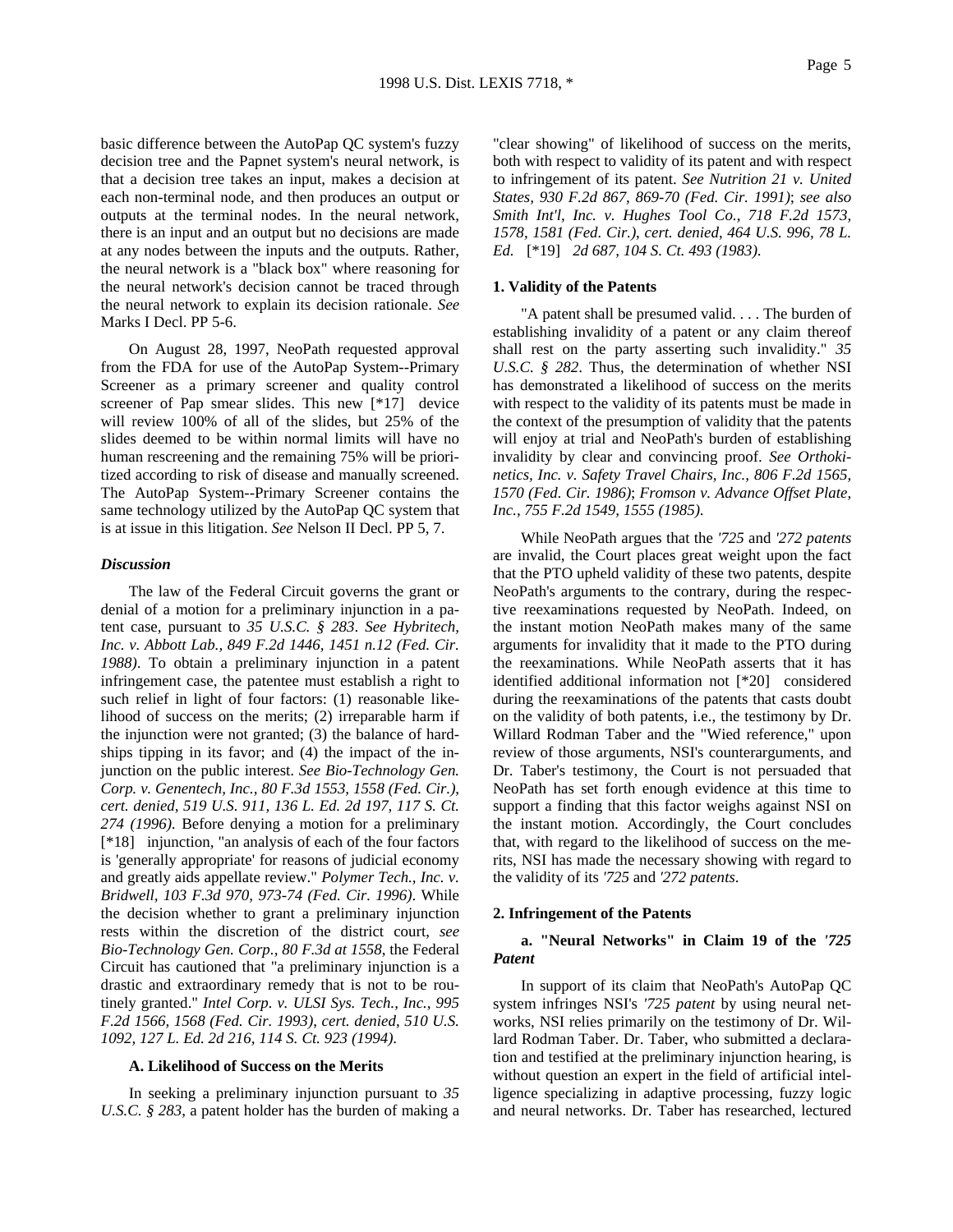and published extensively in this field. *See* Taber [\*21] April 23, 1997 Decl. ("Taber I Decl."), Ex. A. Dr. Taber spent about 300 hours analyzing NeoPath's software code for the AutoPap QC system, reviewing documentation, attending and reviewing depositions relevant to this case, and preparing his declaration. Based upon the foregoing and his experience, Dr. Taber opined that the AutoPap QC system performs the steps listed in claim 19 of the *'725 patent*.

While conceding that there is no trade-association or industry-approved definition for the phrase "neural network," Dr. Taber testified that the term still has a generally understood meaning to those skilled in the art, *see* tr. at 51-56; Taber I Decl. P 3, and NSI relies on this testimony in arguing that the term "neural network," as used in the *'725 patent*, is to be given its generally understood meaning to those skilled in the art. Drawing from his experience and recognized texts in the field, Dr. Taber gave what he believed to be a generally understood definition of a neural network: "a dynamical system comprised of a directed graph, said graph having nodes and edges, and the whole apparatus having inputs and outputs. The inputs are given to the network. The output is some desired [\*22] function and the apparatus is adaptively trained to perform that task." Tr. at 50. Dr. Taber explained that "adaptively trained" means to mold the network through its training so that it approximates the correct answer and that a "dynamical system" is one in which data is actually transferred between the nodes. *See* tr. at 51-52, 73. Using these definitions, Dr. Taber concluded that the AutoPap QC system's purported "fuzzy decision tree" is in reality a neural network and that the AutoPap QC system does in fact use neural networks in the secondary classification process as specified in claim 19 of the *'725 patent*. *See* tr. at 47-50; Taber I Decl. PP 6-7. At the hearing, Dr. Taber was particularly forceful in relaying his view that the AutoPap QC system uses neural networks, despite NeoPath's claim that its system is based on a fuzzy decision tree: "In their deceptive diagrams over there, [NeoPath] draw[s] them to look like trees, but they are not trees because they fail to put in the real data lines. And if this were a federal contract for the [Department of Defense], [NeoPath's officers] would be in jail right now for contract fraud, because that specification is false, [\*23] demonstrably false." Tr. at 72. According to Dr. Taber, NeoPath's software code is written in such a way as to "mislead" a casual reader and cause the reader "to believe that a tree structure rather than a neural network was being employed as part of the classification method." Taber I Decl. P 10.

In addition to relying upon Dr. Taber's testimony in support of its assertion that the AutoPap QC system infringes the *'725 patent* by using neural networks, NSI points to a September 1990 NeoPath document in which NeoPath purportedly describes the AutoPap QC system's hardware as having a neural network embedded therein. The document provides: "Unique image processing algorithms that expand current state-of-the-art neural networks and artificial intelligence are implemented in hardware." Pl.'s Suppl. Mem in Supp. at 4, Ex. 7 at 2. This document was issued about one year after NeoPath purportedly finalized the hardware used in the AutoPap QC system. *See* Wilhelm Dep. at 58-59, 63.

In opposition to NSI's evidence on infringement, NeoPath argues that Dr. Taber's conclusion that the AutoPap QC systems uses neural networks is essentially meaningless to this case because Dr. Taber relied on [\*24] his own definition of a neural network in arriving at this conclusion, as opposed to conducting his analysis based upon how that term is defined in the *'725 patent*. To counter Dr. Taber's testimony NeoPath offers the declaration and testimony of Robert J. Marks, III. Like Dr. Taber, Dr. Marks is an authority in the field of neural networks and has an impressive curriculum vitae. However, Dr. Marks' conclusions as to whether the AutoPap QC system uses neural networks stand in direct opposition to Dr. Taber's.

Dr. Marks disagreed with Dr. Taber's view that the term "neural network" has a generally understood meaning. Dr. Marks testified that there is no "standard accepted definition" or "general understanding" of the term neural network in the field and that therefore the term must be strictly construed as it is defined in the two patents at issue--as NeoPath asserts on this motion. Tr. at 210, 213; Marks September 18, 1997 Decl. ("Marks II Decl.") PP 14, 17. As Dr. Marks stated, "I disagree with Dr. Taber's statement [that there is a generally understood definition of neural network] because, yes, there are definitions of neural networks contained in those books, but there would [\*25] be controversy in the general community on the accuracy of those definitions." Tr. at 210; *see also* tr. at 257-59 (indicating that there is more than one definition or interpretation of a neural network). Dr. Marks testified that during the time he was president of the neural network council of the Institute of Electronics Electrical Engineers ("IEEE"),  $<sup>1</sup>$  the council rec-</sup> ognized the lack of uniformity of definitions for the term neural network and appointed a committee to formulate definitions "for not only what a neural network was, but also some of the related terms. That task force appointed in 1991 is still working and there is not really still a working list as of yet." Tr. at 211. Consequently, Dr. Marks analyzed the AutoPap QC system's software code for the use of any neural networks only as that term is specifically defined in the *'725 patent* specification. *See* Marks II Decl. PP 14-16, 17. Dr. Marks asserted that Dr. Taber did not apply the neural network definition in the patent and that Dr. Taber's "broad" definition ignored the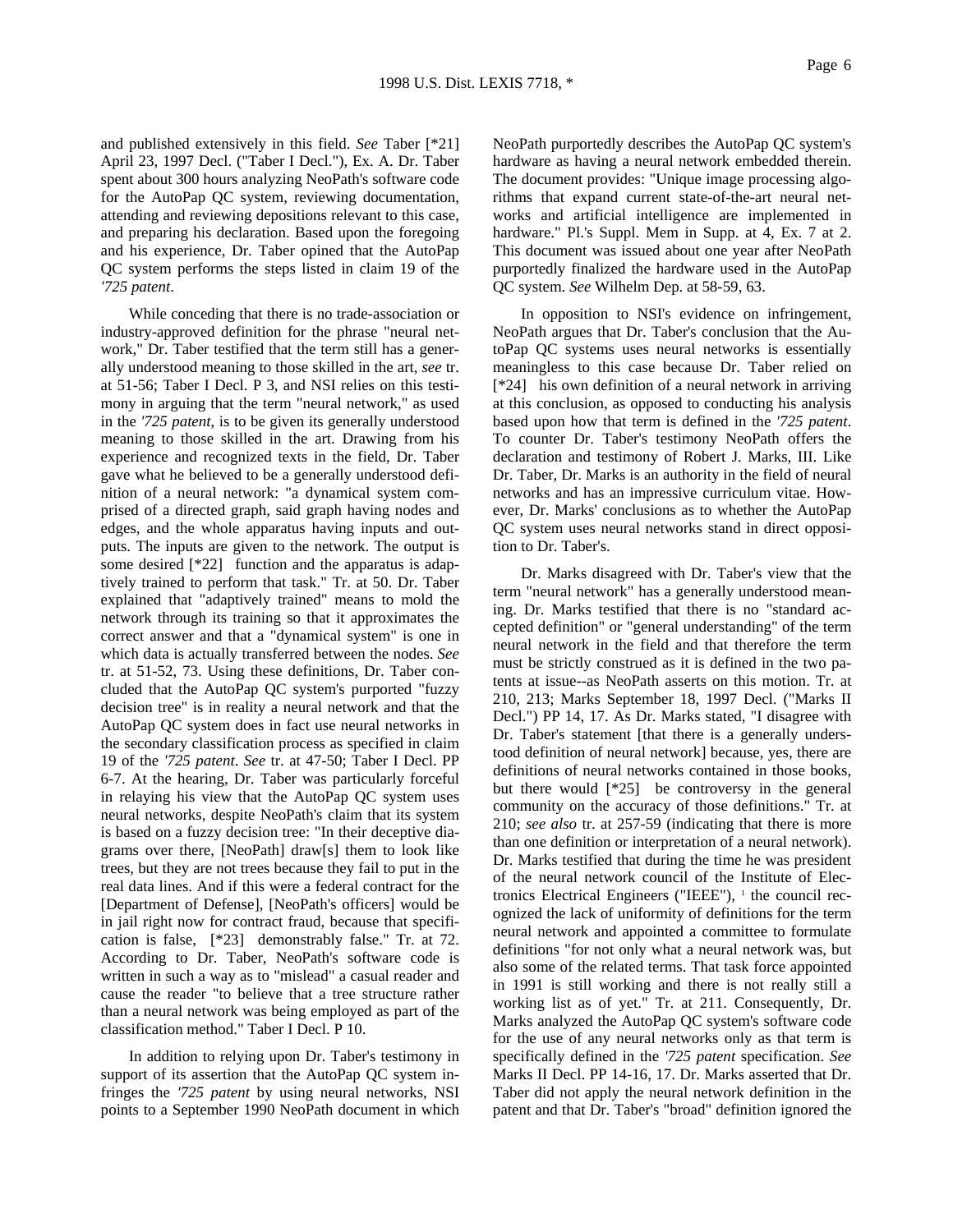various characteristics of a neural network set forth in the patent. *See id.* PP 16, 18. Based upon his analysis of the neural network [\*26] definition set forth in the *'725 patent*, *see id.* P 15 (table comparing the *'725 patent*'s description of neural network and NeoPath's fuzzy decision tree structure), Dr. Marks strongly disagreed with Dr. Taber's opinion that the AutoPap QC system's "fuzzy decision tree" is a neural network as defined in the *'725 patent*. *See* Marks I Decl. PP 5, 11-12, 16-17; Marks II Decl. P 15. Dr. Marks also disagreed with Dr. Taber's assessment that the AutoPap QC system's software code was written in such a way as to hide the presence of neural networks. *See* Marks I Decl. P 20. According to Dr. Marks, "I have . . . studied NeoPath's actual source code . . . . Nowhere do I find implementation of a neural network . . . ." *Id.* P 19; *see id.* P 5 ("NeoPath does not have a neural network as that term is used in the patents-in-suit and its algorithms were not trained adaptively and do not operate adaptively as those terms are used in the patents-in-suit."). Moreover, Dr. Marks asserted that Dr. Taber's conclusions are based on a "flawed software analysis." Marks I Decl. P 18. According to Dr. Marks, to analyze the purported NeoPath software code Dr. Taber created his own software code [\*27] that purported to replicate NeoPath's code, but that Dr. Taber's code differed in language and in structure from NeoPath's code and, therefore, no meaningful comparison can be drawn from Dr. Taber's code. *Id.* P 18; *see* tr. at 94-95; Taber I Decl. PP 9-10; Taber Dep. 86-87, 110-11, 114.

> 1 The IEEE "is the largest professional society in the world and is generally recognized as the leading organization in the field of electrical and electronics matters, including subjects such as neural networks." Marks II Decl. P 3.

The Court has carefully reviewed the hearing testimony and declarations of both experts, the parties' arguments on the issue of the experts' conclusions concerning Neopath's alleged use of "neural networks," and the documentation offered by the parties to support of positions espoused by their respective experts. The Court is very much struck by the fact that Dr. Marks and Dr. Taber, whom the Court recognizes to be reliable authorities in the area of "neural networks," and whom the parties [\*28] place the heaviest reliance upon in support of their respective positions on this infringement issue, have diametrically opposed views as to whether there is a generally accepted definition of the term neural network and whether the AutoPap QC system utilizes neural networks as specified in the *'725 patent*. If there is a generally understood meaning in the field of the term neural network, the Court would tend to agree with NSI that the *'725 patent* does not necessarily abandon that general meaning when that patent is construed. *See In re Paul-* *sen, 30 F.3d 1475, 1480 (Fed. Cir. 1994)* ("when interpreting a claim, words of the claim are given their ordinary and accustomed meaning, unless it appears from the specification or the file history that they were used differently by the inventor"). The problem is that these two experts disagree on that issue and the Court believes that, on the current record, that disagreement is central to whether there is a likelihood of success on the merits as to infringement of the *'725 patent*. These two experts analyzed the AutoPap QC system code in accordance with their own definition of "neural network"--Dr. Taber using a broader definition of neural [\*29] network in accordance with a purported generally understood meaning and Dr. Marks using a more limited definition of neural network as defined in the *'725 patent* specification--and these two experts came up with opposite conclusions as to whether neural networks were used by the system. While NSI makes much of the fact that Dr. Taber spent a great deal more time analyzing the AutoPap QC system software code than Dr. Marks, <sup>2</sup> the Court does not believe that this makes Dr. Taber's conclusions more accurate than Dr. Marks' at this juncture. Indeed, the Court found that (1) at the hearing both experts testified quite credibly in support of their respective positions and (2) these experts' respective declarations made a great deal of sense in offering support to their various conclusions and in pointing out the flaws in the analysis of the opposing expert. While NSI argues that the Neo-Path document purportedly stating that neural networks are used in the AutoPap QC system supports Dr. Taber's analysis, the Court has reviewed that document and concludes that the context in which that term is used does not necessarily mean that the AutoPap QC system uses neural networks as defined in the [\*30] *'725 patent*. This is especially true in light of Dr. Marks' testimony as to whether the term neural network has a generally understood meaning and whether the AutoPap QC system uses neural networks as they are defined in the *'725 patent*. Moreover, the Court notes that during cross-examination Dr. Taber stated "there's a number of definitions for neural network." Tr. at 87. Accordingly, the Court cannot find at this time NSI has made a "clear showing" of likelihood of success on the merits with respect to infringement of the *'725 patent*.

> Dr. Taber claims to have some spent some 300 hundred hours analyzing the AutoPap QC system software code, reviewing documentation, attending and reviewing depositions and preparing his declaration. *See* Taber I Decl. P 6. In his original deposition, Dr. Marks stated that he spent "approximately 40 hours" total working on this case, and only seven hours reviewing the Auto-Pap QC system software code. *See* Pl.'s Reply Mem. at 7 (citing Marks Dep. at 5-6). Dr. Marks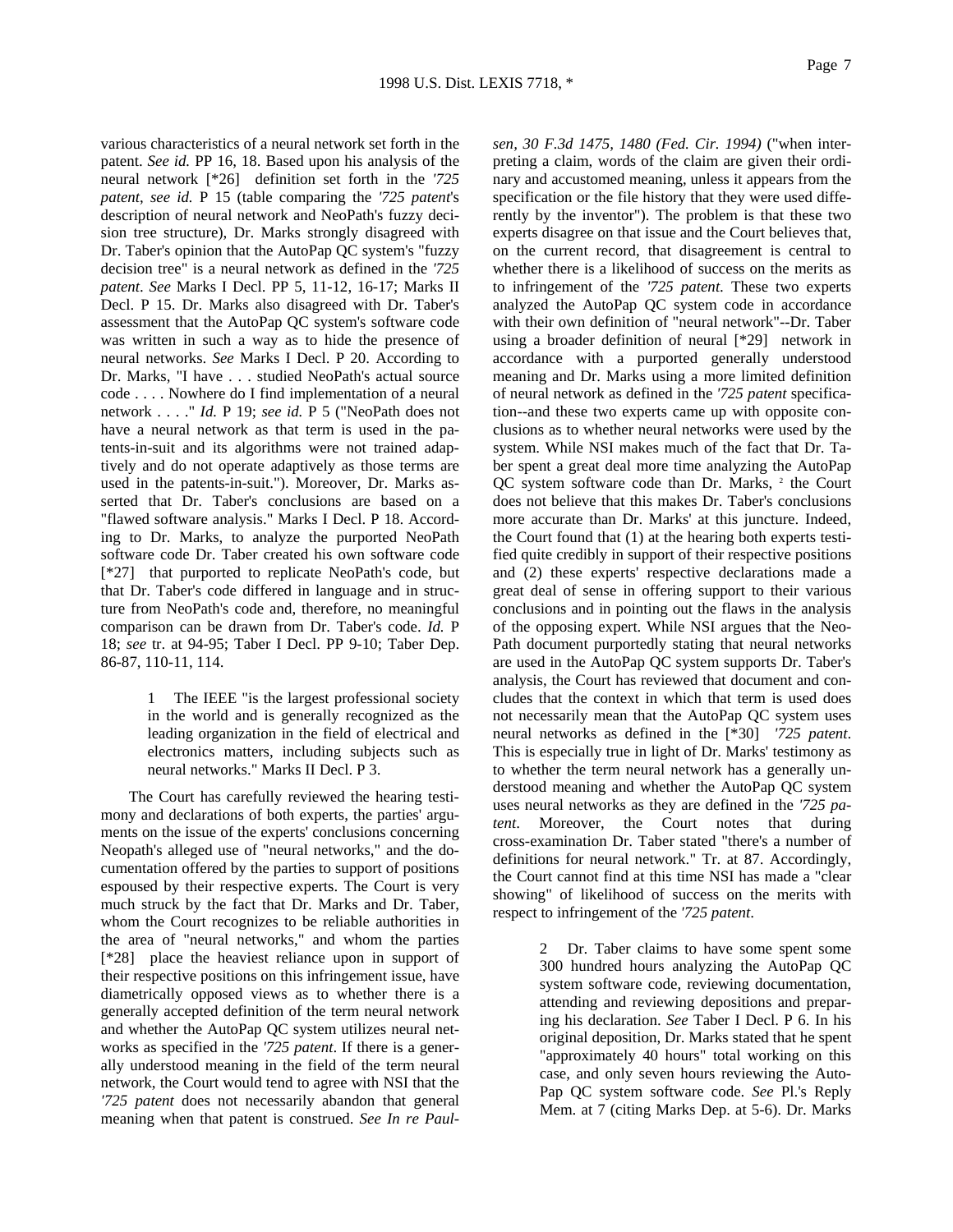later claimed that he erred in this statement and asserted that the "40" should be "140."

## [\*31] **b. "Adaptive Processing" in Claim 24 of the** *'272 Patent*

Not surprisingly, the parties also dispute the construction of claim 24 of the *'272 patent* and whether NeoPath's AutoPap QC system uses "adaptive processing" as set forth in claim 24. NSI asserts that "adaptive processing" has a generally understood core meaning in the field, which is incorporated into the *'272 patent*, and that under this meaning of "adaptive processing" the AutoPap QC system infringes claim 24 of the *'272 patent*. *See* Pl.'s Proposed Findings PP 12-17, 21-23, 41. NeoPath argues that "adaptive processing" has no generally understood meaning and that its meaning must be defined as it is used in the patents and their prosecution histories. Under a definition appropriately derived from the patents and their prosecution histories, NeoPath asserts that the AutoPap QC system does not use adaptive processing as that phrase is used in the *'272 patent* and that NSI has failed to make a clear showing to the contrary because Dr. Taber used an improper definition of "adaptive processing" in analyzing NeoPath's software code. *See* Def.'s Proposed Findings PP 31, 37-39, 42.

In support of its argument that there [\*32] is a generally understood definition of "adaptive processing" that is logically incorporated into that phrase as used in the *'272 patent*, NSI relies primarily on the testimony of Dr. Taber. Recognizing that there is no trade-association or industry-approved definition of "adaptive processing," Dr. Taber stated that the phrase does have a generally understood meaning to those skilled in the art. *See* tr. at 53-55; Taber I Decl. P 3. Dr. Taber thus provided what he believed to be a generally understood definition of adaptive processing: "It is recognized in the adaptive processing field that a classifier which has been adaptively trained is by definition an adaptive classifier and uses adaptive processing." Taber I Decl. P 12; *see also* Taber II Decl. P 7. Dr. Taber testified that the "adaptively trained" means to mold the network through its training so that it approximates the correct answer. *See* tr. at 51-52. He further explained, "In this context, what [adaptation means] is you take an initial structure and you mold it, that is, you train the network so that you get the correct or nearly approximate correct answer." *Id.* Using what he stated to be a generally understood [\*33] meaning of the phrase adaptive processing, Dr. Taber concluded that the AutoPap QC system "primarily classifies objects based on detectable features and secondarily classifies cells among the objects identified by the primary classifier using adaptive processing as specified in claim 24 of the *'272 patent*." Taber I Decl. P 8; *see id.*

P 14 (stating that the AutoPap QC system's "Add-on classifier . . . uses adaptive processing").

In addition to Dr. Taber's testimony, NSI also relies on documentary evidence to support its assertion that the AutoPap QC System infringes the *'272 patent* by using adaptive processing. For example, the Operator's Manual for the AutoPap QC system states that "adaptive pattern recognition techniques" are used by the system. Campbell Decl., Ex. 18 § 3.3. In another document entitled, "Device Description for Health Protection Branch, Health and Welfare Canada" which NeoPath submitted to the Canadian government in an effort to have the AutoPap QC system approved in Canada, NeoPath stated that "many adaptive processing . . . strategies are incorporated" into the system. Campbell Decl., Ex 17 § 5.1. In an internal NeoPath document entitled, "Application Software [\*34] Requirement Specification (SRS)" drafted for the "Algorithm group that must design, implement and train the algorithms" NeoPath stated that the "software development process is based upon adaptive training of the processing regime." Campbell Decl., Ex. 16 § 2.5. Finally, NSI points to an internal NeoPath document discussing developmental classifiers for the AutoPap QC system in which NeoPath described an "adaptive binary decision tree classifier." Taber I Decl., Ex. B.

NeoPath attacks Dr. Taber's analysis and conclusions about the AutoPap QC system's alleged use of "adaptive processing" in the same manner in which it attacked his analysis and conclusions regarding Neo-Path's alleged use of neural networks. Specifically, Neo-Path asserts that there is no generally understood meaning of the phrase "adaptive processing" and therefore Dr. Taber's analysis is irrelevant because he construed that phrase in the *'272 patent* in accordance with his personal view of its generally understood meaning, thereby giving that phrase too broad a meaning. Dr. Marks testified that there is no generally understood meaning of the phrase "adaptive processing" and that there would be controversy in the field [\*35] as to its meaning. *See* tr. at 210, 212-13; Marks II Decl. PP 14, 17. Moreover, Dr. Marks attacked the definition set forth by Dr. Taber in his declaration and stated that Dr. Taber's definition "is just plain wrong." Marks I Decl. P 21. Consequently, Neo-Path argues that the meaning of "adaptive processing" must be derived from the patent references and their prosecution histories and NeoPath offers such a definition consistent with those sources. According to Neo-Path, the *'272 patent* and its prosecution history support only the following definition of "adaptive processing": "a cell classification process that undergoes a self-organizing or self-changing procedure and through that process learns the appropriate way to classify. In other words, a classifier is only adaptive if the weights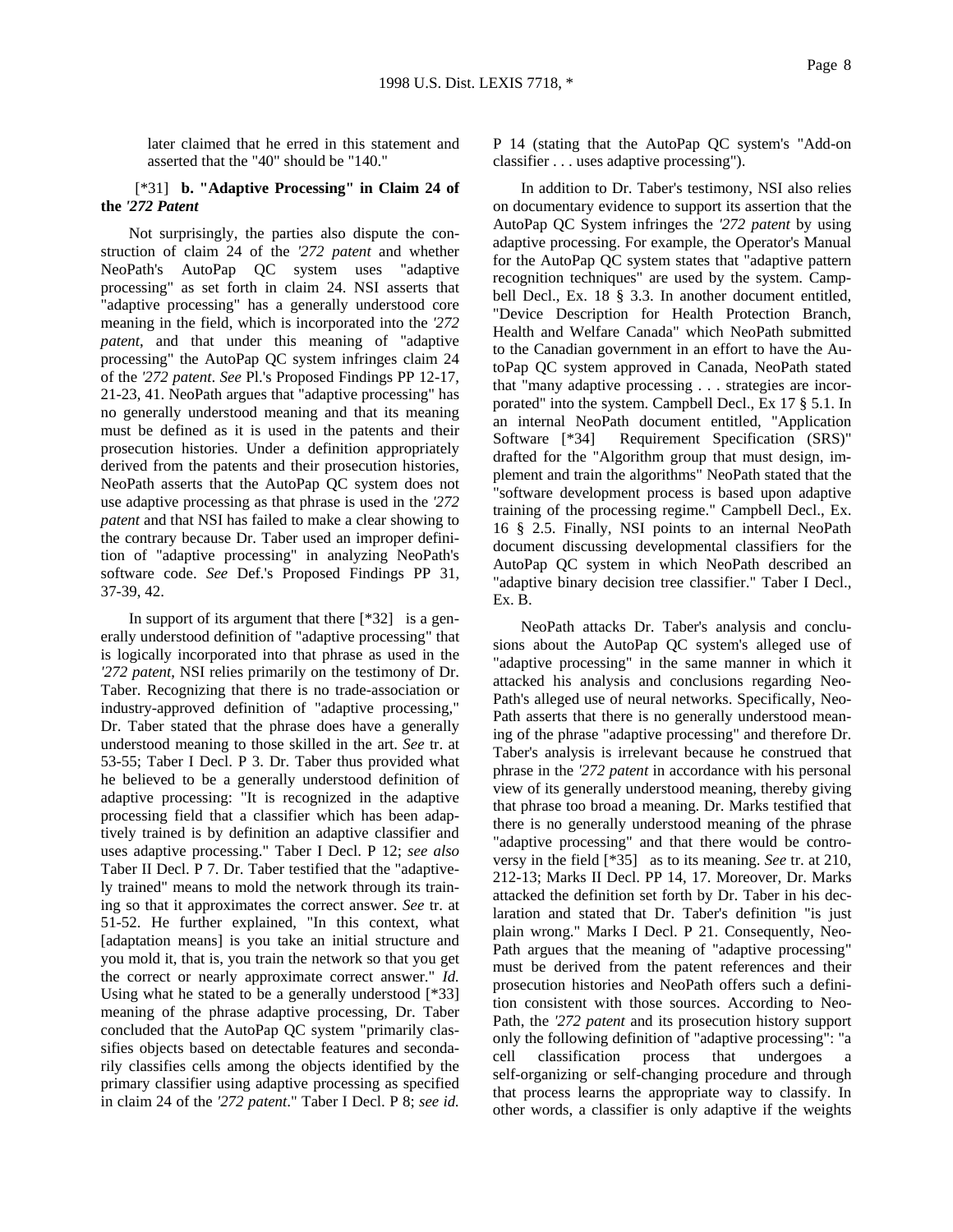are altered in response to each new piece of information received." Def.'s Proposed Findings P 37; *see* Hall Dep. at 138-39; Armitage Decl. PP 14-18, 25, 52-55. Because Dr. Marks concluded that the AutoPap QC system does not undergo a learning process where the program adjusts itself, or is self-organizing, *see* Marks II Decl. PP 30, 50, NeoPath argues that the AutoPap QC system does not use [\*36] "adaptive processing" as that term is appropriately defined by the patents and their prosecution histories.

Upon review of both experts' testimony and the documentary evidence submitted by the parties, the Court concludes that NSI has failed to make a "clear showing" of a likelihood of success on the merits of the *'272 patent* infringement claim. NeoPath has offered evidence that calls into serious question (1) what the term "adaptive processing" means in claim 24 of the *'272 patent* and (2) the accuracy of the definition of "adaptive processing" upon which Dr. Taber relied in coming to his conclusion that the AutoPap QC system uses "adaptive processing" as covered by the *'272 patent*. Indeed, the Court observes that during his deposition Dr. Taber testified that the term was "ill defined." Taber Dep. at 138-39. Further, if the term "adaptive processing" has no generally understood meaning, and there is controversy in the field about its meaning, as Dr. Marks contends, then the NeoPath documents referring to that term do not necessarily mean that the AutoPap QC system uses "adaptive processing" as defined in claim 24 of the *'272 patent*.

#### **B. Irreparable Harm**

Irreparable harm [\*37] is presumed when a clear showing has been made of patent validity and infringement. *See Smith Int'l, Inc., 718 F.2d at 1581*. Insofar as the Court has concluded that NSI has failed to make a "clear showing" of a likelihood of success as to patent infringement, NSI is not entitled to a presumption of irreparable injury. In the absence of such a presumption, NSI claims that the irreparable harm it will suffer is loss of market share. *See* Pl.'s Mem. at 24; Pl.'s Proposed Findings P 47. Specifically, NSI points out that these two companies are the only two true competitors in a developing field, have only one product, and compete for the same pool of customers. In support of this irreparable harm argument, NSI relies primarily on the testimony of David Duncan, NSI's vice president and chief financial officer.

Upon review of the testimony and declaration of Mr. Duncan, the Court concludes that NSI has failed to demonstrate that it is facing any immediate harm as a result of the alleged infringement that is not compensable through money damages. While Mr. Duncan stated that money damages "do not reflect that damage done to the market place" by sales of the AutoPap QC system, Duncan [\*38] Decl. P 5, the Court finds that he failed to specifically describe what that damage might be or why it would be so difficult to calculate in money damages. Additionally, during cross-examination Mr. Duncan stated that NSI and NeoPath each have about 2% of the available market, that is, of the 50 million women who have Pap smears each year, and he agreed that the remaining 98% of the Pap smear screening market is open to NSI. *See* tr. at 165-66.

The Federal Circuit has held that "neither the difficulty of calculating losses in market share, nor speculation that such losses might occur, amount to proof of special circumstances justifying the extraordinary relief of an injunction prior to trial." *Nutrition 21*, *930 F.2d at 871*. Moreover, the Federal Circuit has rejected the argument "that potential lost sales alone could demonstrate 'manifest irreparable harm' because acceptance of that position would require a finding of irreparable harm to every patentee, regardless of the circumstances." *Reebok In'l, Ltd. v. J. Baker, Inc., 32 F.3d 1552, 1558 (Fed. Cir. 1994)* (quoting *Illinois Tool Works, Inc. v. Grip-Pak, Inc., 906 F.2d 679, 683 (Fed. Cir. 1990))*. Based upon the record, [\*39] the Court finds that NSI has failed to show that money damages cannot adequately compensate it for any harm it will suffer from the alleged patent infringement.

### **C. Balance of Hardships**

With regard to the balance of hardships factor, "the district court must balance the harm that will occur to the moving party from the denial of the preliminary injunction with the harm that the non-moving party will incur if the injunction is granted." *Hybritech, 849 F.2d at 1457*. The Court concludes that this factor weighs in NeoPath's favor. As discussed above, in the absence of an injunction, the evidence indicates that NSI will not suffer any future harm for which monetary damages cannot suffice. As for NeoPath, however, the Court believes that the issuance of a preliminary injunction may very well sound a death knell. The AutoPap QC System is the only product NeoPath currently has available for commercial sales and distribution, and it is NeoPath's sole source of revenue. *See* Nelson I Decl. PP 3, 32. For a start-up company, such as NeoPath, in a healthcare field where the two products on the market are literally a matter of life and death for women in this country and, therefore, [\*40] for whom good client relationships are critical, the issuance of a preliminary injunction in a patent infringement suit will likely have a devastating impact in terms of loss of good will. *See id.* PP 32, 34. While NSI offered the testimony of David Duncan in support of its claim that the proposed injunction would impose no hardship on NeoPath, the Court found that Mr. Duncan's analysis failed to adequately take into account the effect of an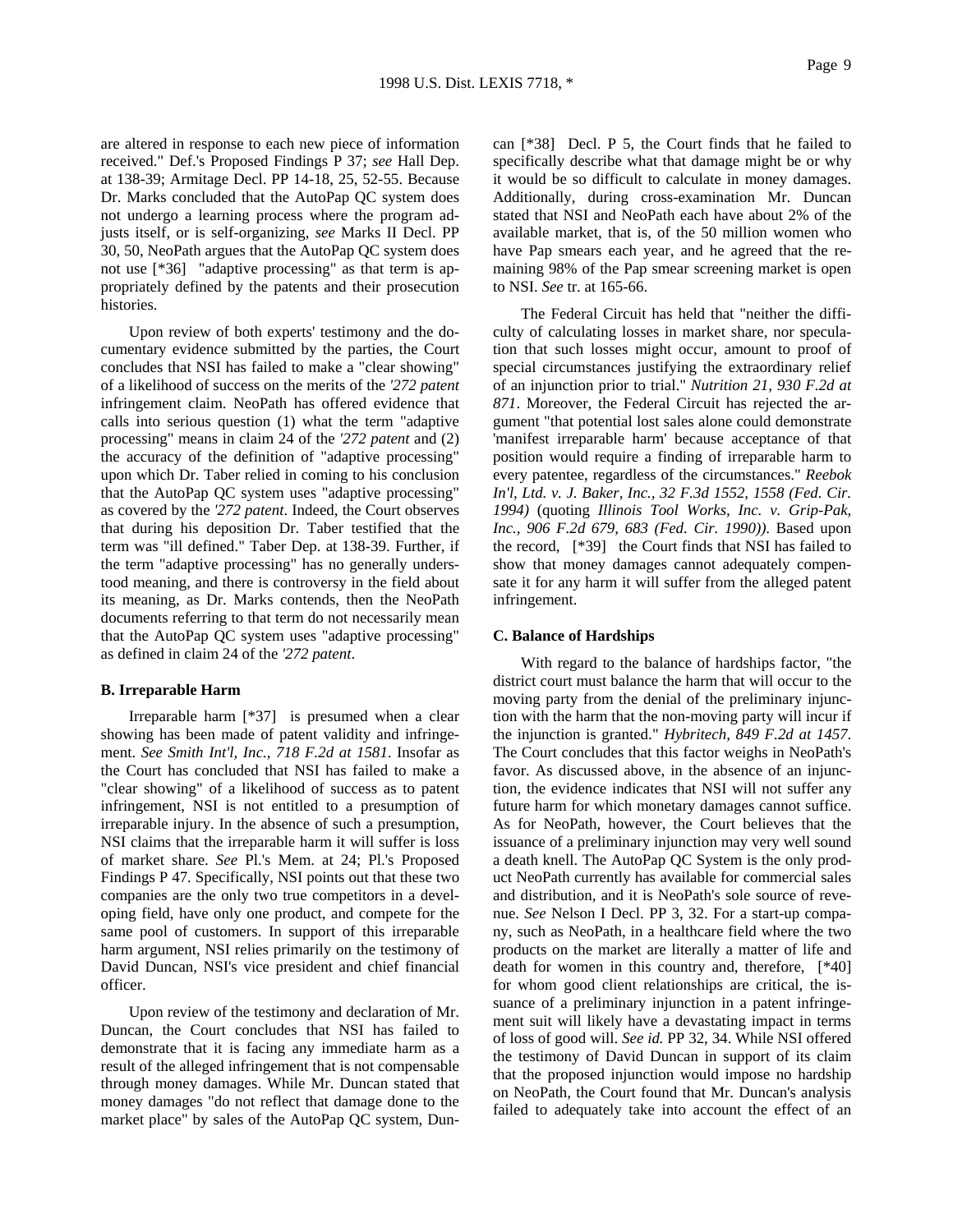injunction on NeoPath's international revenues, *see* tr. at 138, 154-57, on its marketing costs, *see* tr. at 160, and on its client relationships in terms of the loss of the good will and the fact that customers in this particular field may very well be deterred from continuing to use a product that a Court has determined to be a likely infringer of patented technology and may not be on the market much longer. *See* tr. at 158. Moreover, Dr. Duncan did testify that NeoPath has been recording losses and that if NeoPath continued to lose money at its current rate, NeoPath would run out of money in about 16 months. *See* tr. at 129, 130-31. Accordingly, the Court finds that the balance of hardships weighs in NeoPath's favor.

### [\*41] **D. Public Interest**

The Federal Circuit has instructed that "although there exists a public interest in protecting rights secured by valid patents, the focus of the district court's public interest analysis should be whether there exists some critical public interest that would be injured by the grant of preliminary relief." *Hybritech, 849 F.2d at 1458*.

There is no question that NSI's Papnet system and NeoPath's AutoPap system are effective in serving a vital public interest--the early detection of cervical cancer through computerized screening of Pap smears. NSI and NeoPath produce the only two products in this market for which many women's lives hang in the balance. While NSI argues that the public interest will not be harmed by the issuance of a limited injunction tailored to maintaining the status quo and directing that NSI's Papnet system handle any excess slide screening workload pending resolution of these claims after a full trial on the merits, this Court is not so convinced on the record before it.

In support of its argument that the Papnet system is not a substitute for the AutoPap QC system, and therefore the public interest will be negatively impacted by the [\*42] proposed injunction, NeoPath submitted declarations from four doctors who serve as medical directors of laboratories that use the AutoPap QC system. The Court observes that at the hearing NSI chose not to cross-examine any of the doctors who submitted declarations in support of NeoPath's opposition to the preliminary injunction motion. Dr. William D. Tench, M.D., associate laboratory director and chief of anatomic services for Palomar Pomerado Health Systems Laboratory at the Palomar Medical Center in Escondido, California, pointed out that the Papnet system, which was designed and is used primarily as a supplemental or adjunctive test, plays a different role in screening than the AutoPap QC system, which was designed and is used primarily for quality control rescreening. Dr. Tench stated that at his lab the AutoPap QC system reviews all slides initially classified as negative and then selects for manual rescreening the 20% of those slides most likely to contain abnormalities (as opposed to the random 10% quality control sample required by law). Dr. Tench described how the AutoPap QC system is an integral part of his lab's quality control process. *See* Tench II Decl. PP 13-29. With [\*43] regard to the Papnet system, he opined that "is not at all suited for use in a [quality control] capacity." *Id.* P 29. Dr. Tench reasoned,

> It appears that [Papnet] was designed to be used in an adjunctive mode--that is, on a case by case basis. Papnet does not permit a laboratory to know which slides in the group initially classified as "negative" are most likely to contain abnormalities [as the AutoPap QC system permits]. Rather, [Papnet] provides the laboratory with 128 images from an individual slide which are most likely to contain a representation of the significant abnormalities on that slide. This is the fundamental difference. All 128 images, none of which may be truly abnormal, must be evaluated by a trained individual and that evaluation obviously applies only to that individual slide. From the perspective of a laboratory trying to conduct effective quality control, this information is relevant to that individually selected only and does not provide useful information for the entire laboratory case load. . . . I don't think any laboratory would or could use it realistically for [quality control] that was directed at patient benefit rather than laboratory [\*44] evaluation.

*Id.* P 29. Dr. Tench also pointed out that while the Papnet system could rescreen 100% of the negative slides, it served no real benefit over 100% manual rescreening. *See id.* P 30. He quoted from a recent study in the professional literature that called into question the Papnet system's effectiveness as a rescreener or quality control device:

> In a fairly large study testing the rescreening ability of PAPNET . . . demonstrated that when used prospectively to perform negative rescreening, the system offers no benefit over manual rescreening. In this study, Papnet detected 5 missed cases out of 2,238 consecutive negative smears, whereas manual rescreening of 2,000 cases picked up 6 missed cases; that is not a statistically significant benefit.